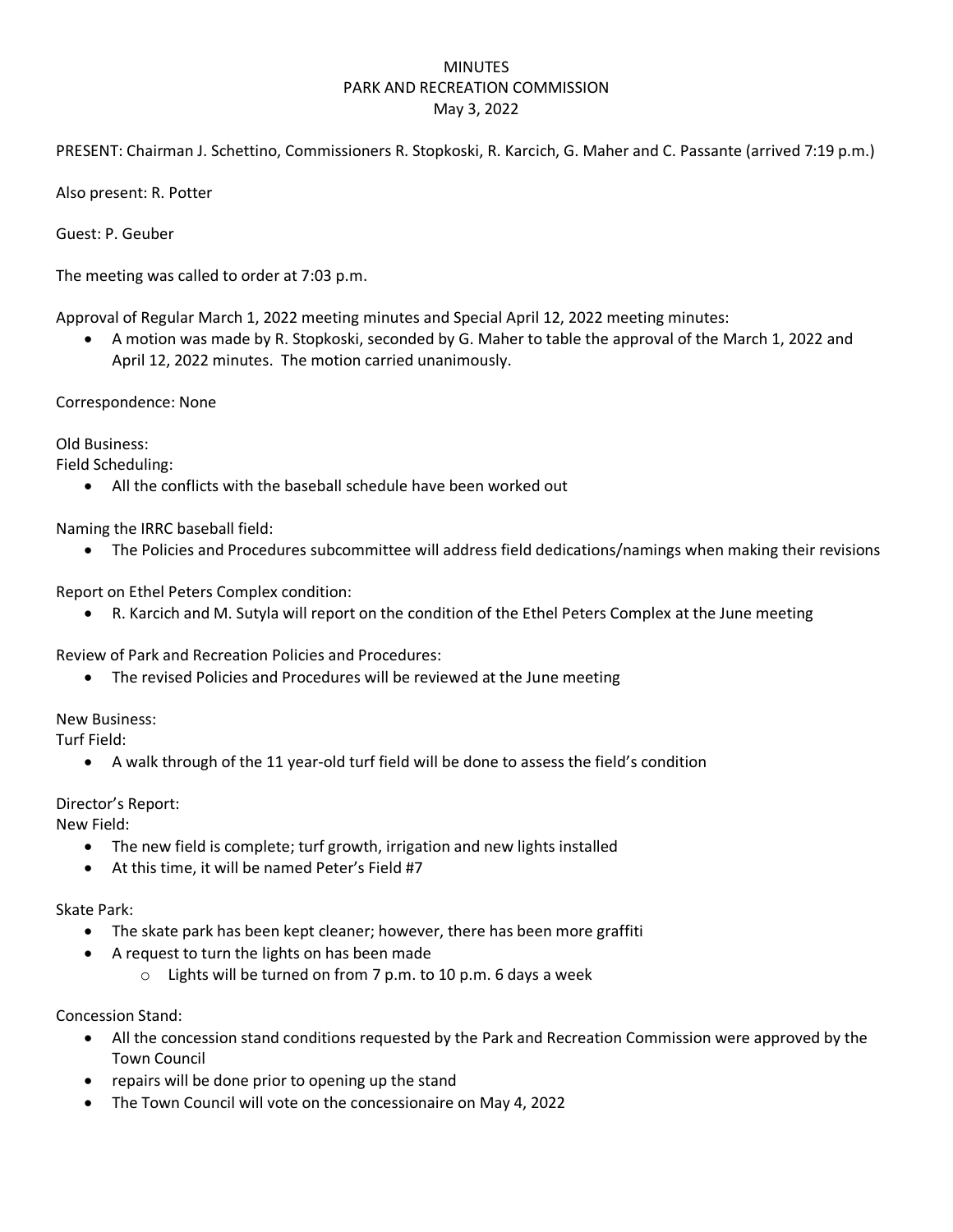Scoreboard Issues:

- There have been surges which kick off all the scoreboards; the lights are not affected
- All the breakers have to be reset in order to turn the scoreboards back on

Football scoreboard:

- The football scoreboard is 30 years old and a replacement in the near future should be considered
- The commission should see if there is any interest in starting a committee to handle a scoreboard fund raiser o R. Potter will be the liaison to this committee
- A football scoreboard costs between \$30,000 to \$50,000 depending on the type

Press Booth Roof:

• The flat roof has been installed at a cost of approximately \$20,000

Town Dock:

- Two more boat racks have been installed at the town dock
	- o The new racks are already spoken for and full
- There is room for one more rack at the beach
	- o Installation of this rack will be determined later

New Clerk:

• The new part time clerk is in place and working out well

Summer Staff:

- The summer staff is in place; however, there is a lifeguard shortage
- A lifeguard has to have a certification
	- o The Park and Recreation pays for lifeguards' recertifications
	- o They discussed a possible incentive program which will reimburse lifeguards for their certification costs
		- Half reimbursement after their first season, the other half after their second season
	- $\circ$  A motion was made by R. Stopkoski, seconded by R. Karcich to approve the incentive program which will reimburse lifeguards half of their certification cost at the end of each season (2 years). The motion carried unanimously.

Beach Rules and Regulations:

- The rules were submitted for reviewed and approved by R. Potter
- Two signs will be installed at the beach this week

Sail Club:

- The number of boats on the premise continues to increase and the space allotted to the Sail Club is becoming crowded
	- o This should be reviewed by the commissioners and addressed

Town Beach:

• Repairs identified in the subcommittee's report are being made

Budget:

- An insurance check was received for the repairs/replacement of the press booth's roof
- A grant has been applied for to repair/ upgrade the old bathhouse and pavilion at the Town Beach
- The 2021-2022 budget was reviewed and discussed